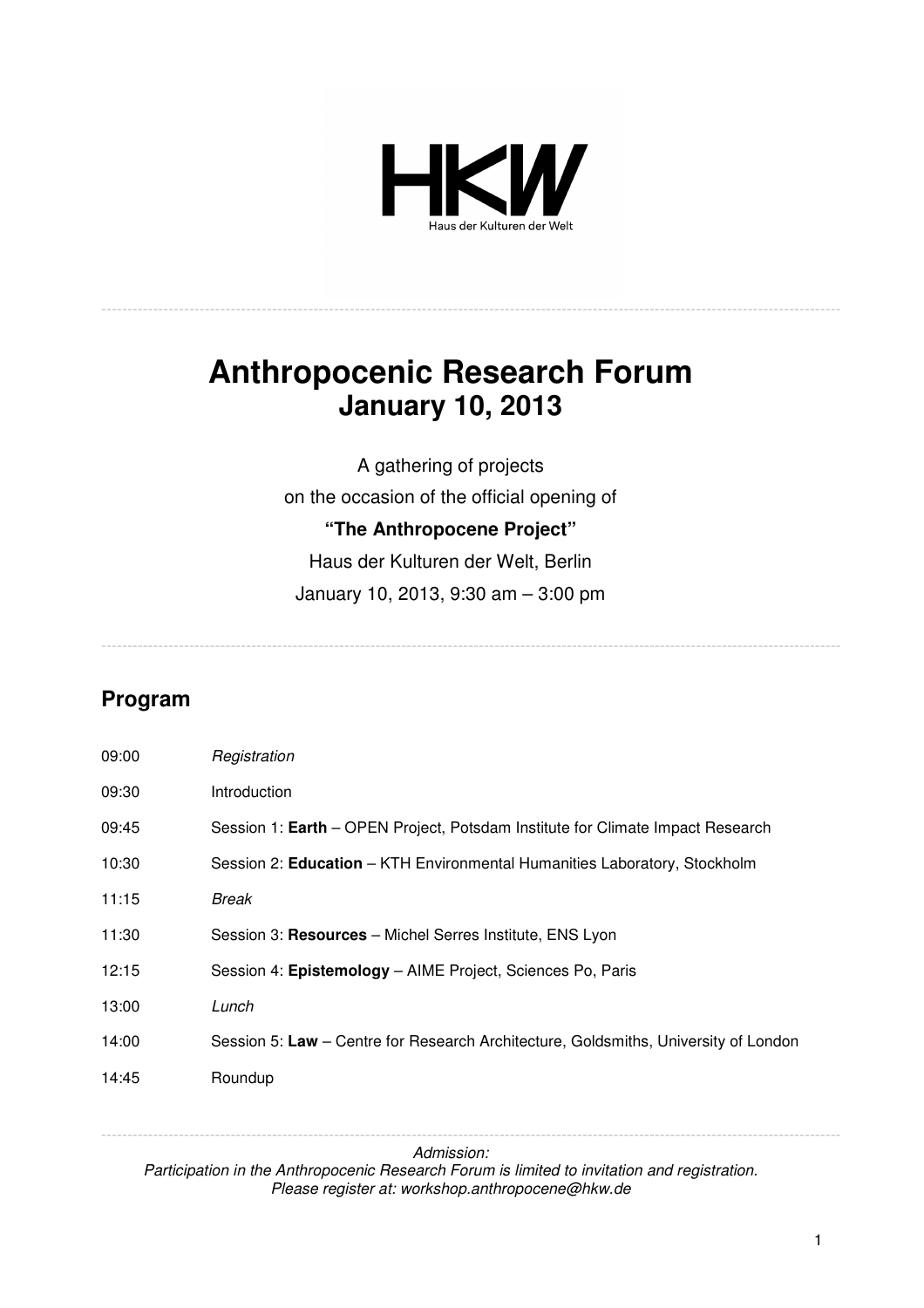# **The Context**

Over the next two years Haus der Kulturen der Welt (HKW), Berlin will facilitate a transdisciplinary investigation into the Anthropocene hypothesis, which states that Earth has entered a new geological epoch in which mankind has become a dominant geophysical force itself. Man's current acts and omissions are not merely historical but have a "geohistorical" scope, leaving a tangible discontinuity in the geological timescale.

"The Anthropocene Project" of the HKW sets out to explore the scientific and conceptual challenges as well as the imaginary possibilities of this proposed new epoch. The project will utilize methods of research and presentation from the sciences as well as the arts, while traversing the intellectual and disciplinary boundaries between culture, science, technology, and politics. Cooperation partners are the Max Planck Society, Deutsches Museum, the Rachel Carson Center for Environment and Society (all Munich), and the Institute for Advanced Sustainability Studies (Potsdam).

From Jan 10-13, 2013 "The Anthropocene Project" will be launched with a large, discourse oriented event, featuring contributions by scientists, thinkers, artists, writers, filmmakers, and performers. Multiple formats are programmed over the course of the four days, allowing the participants to address the Anthropocene issue with a spectrum of intriguing questions and answers providing all guests to take an itinerant role in engagement and discussion.

By the time of this opening, two preliminary scientific workshops will have already convened at the HKW, both held under the auspices of Prof. Bernd M. Scherer, Director of the HKW, and Prof. Jürgen Renn, Director at Max Planck Institute for the History of Science (MPIWG), Berlin. In these workshops, young scholars had the opportunity to present their respective work on projects that engage with the "Anthropocene", thus sampling and outlining elements of a yet-to-be-established "Anthropocenic research". Such a research field could act as a bridge, uniting the thematic focus on the scope, impact and velocity of "global change" in its many guises, whether climatic, cultural, economic, historical, epistemological, geochemical, juridical, or any other of the many disciplinary facets the grand narrative of the Anthropocene embraces.

On the occasion of the project's opening event this academic stream is taken a step further and will reflect on the state, prospects, and feasibility of such an amalgamated effort to (re-)calibrate the numerous scientific endeavors according to the scope, weight, and possibilities of the challenges posed by the Anthropocene.

-----------------------------------------------------------------------------------------------------------------------------------------

### **The Problem**

The Anthropocene hypothesis presents an intricate problem to academia. Faced with an implicit mandate to assess the scope and impact of ecological and civilizational change, academics are challenged to realistically model the (deep) past, (deep) present, and (deep) future of planetary existence despite its pure – yet infinitely complex – empiricism. Moreover, the assessment of current global change must be done simultaneous to its unfolding, adjusting the settings while running the experiment.

Thus, any concrete conceptualization of the Anthropocene is based on pure heuristics. Its reality lies somewhere, far from Holocenic home, where nobody knows the way, where nothing is to compare with. This is primarily true for the entirety of the Earth system. Although the geological record holds several examples of climatic and ecological hyper-transitions in the Earth's long history, there is no true geological analogue to current-day environmental dynamics. Building up on this paleo-scientific incommensurability is the nonlinearity and contingency of civilizational history, as political, economic, and cultural phenomena unfold in unforeseeable and often coincidental ways. To complicate things even further, science naturally finds itself amidst this very anthropogenic experiment with the Earth. The very idea of the Anthropocene makes it all too clear: There is no outside position to withdraw to.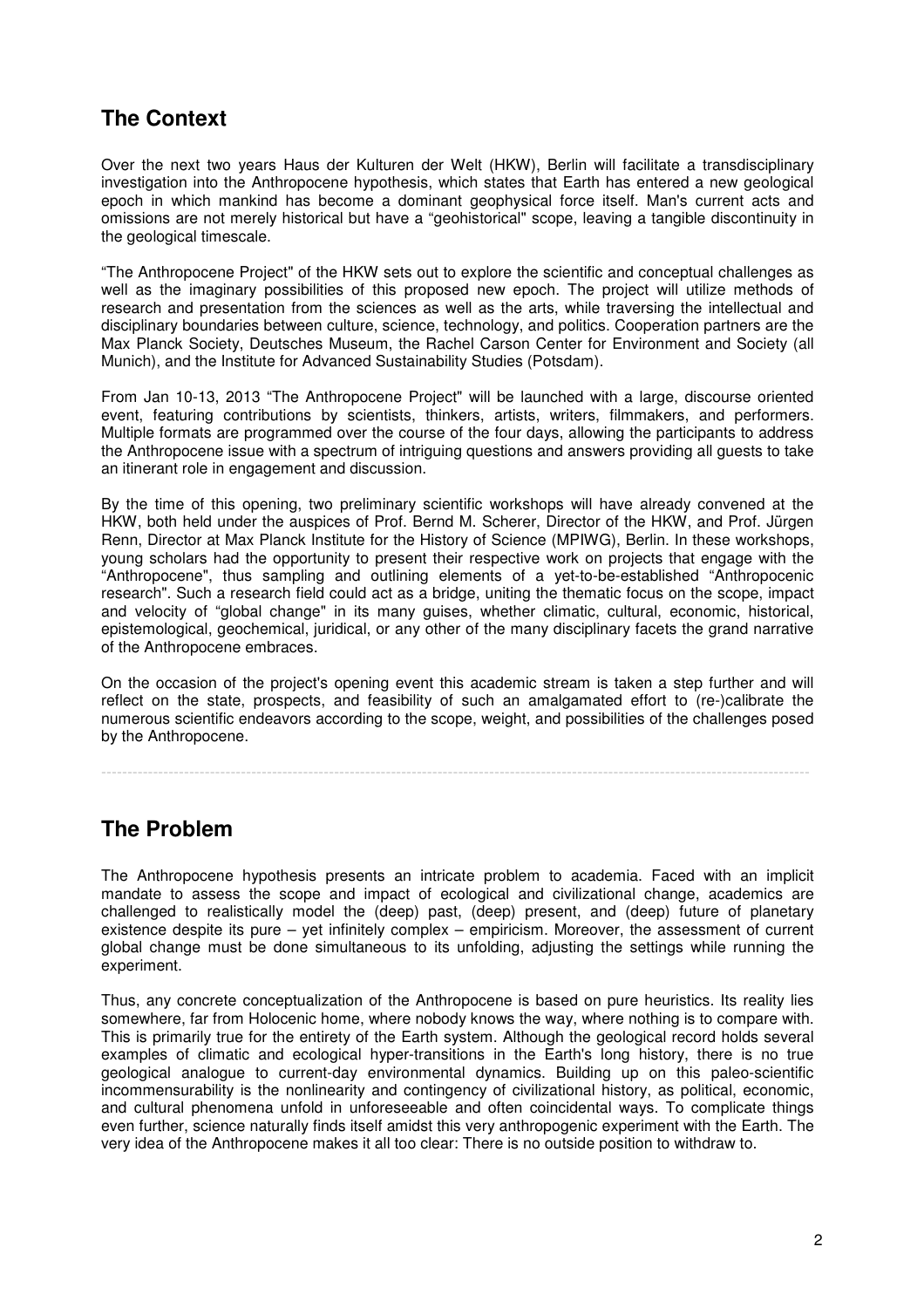Such intricate interconnectedness is not only philosophical; there are concrete ramifications with which we need to engage. Contemporary developments have repositioned the consultative relationship of science to politics; political strategies for regulating global warming (such as the 2 degree challenge) are under question; conservation efforts are foreshortened by industrial production in developing countries; natural resources are depleting; and the global market as well as (trans-)national governments insist on growth as its primary economic principle.

-----------------------------------------------------------------------------------------------------------------------------------------

# **The Goal**

However, the Anthropocene also provides for opportunities, which in the case of science is to rethink its modern endeavor. While "the age of man" is more than the sum of its analyzable parts, the Anthropocene concept provides room for a creative (in the double sense of imaginative and constructive) understanding of the future. Certainly, there is a need to connect the many, so far mainly isolated analyses of natural, cultural and social interactions. All of these factors are, by themselves, crucial elements, yet not ones that are reserved for the Anthropocene. Imagine the Holocene without cultural interactions. Only by crossing the categories between nature, culture, and society a real planetary approach can emerge. Yet, beyond having interaction studies to interact, where, on this planet, lies a new operative mode of experiencing, inquiring, and leveraging? What future lies for science and by extension, its sophisticated technological and social infrastructure, within the Anthropocenic reconceptualization of "Earthly" scale and scope?

Comprehending that science is part of the equation that it is to solve, an "Anthropocenic research" would have to take itself into account; it would need to operate on it's own uncertainty principle, while engaging with epistemological readjustments in order to asses its own heuristic methods. The general aim of this Forum then, is to facilitate a trans-disciplinary discussion – having researchers from different scientific fields but also from the arts in one room, effectively nourishing the art of research with artistic research and vice versa – and together ponder forms and strategies for how much a new research perspective, appropriated to the challenge of the Anthropocene, could be achieved.

-----------------------------------------------------------------------------------------------------------------------------------------

# **The Way**

Haus der Kulturen der Welt provides non-academic meeting ground to discuss academic issues in an experimental, non-conventional, and open-minded fashion. By bringing together scientific scholarship and artistic research from a diverse array of fields and methodological approaches we hope to set discursive negotiations into motion, exercises of thought, so to speak. The Forum wishes to capture different views on a set of specific subjects, channeling these into a collective sensitization towards the ways and means in which constructive modes of inquiry can be introduced to turn science's selfentanglement with its own object of study into an epistemic advantage.

Convening this Forum on occasion of a large and many-voiced event allows for the unique opportunity to invite a broad spectrum of projects, individuals, and institutions all orbiting the Anthropocene topic and effectively providing different perspectives and metrics on the same universal subject. We are indeed delighted and feel invigorated by the great and very positive response we received from many different research communities. Unfortunately, due to the limited amount of time in which the Forum can take place within the dense schedule of the Opening, we only can have five different projects present on their work – a sample size far to low to gain representativeness, of course.

Yet, we hope to convene further Forums within the lifetime of "The Anthropocene Project", effectively developing it into a series that constantly intensifies its work on outlining and stratifying "Anthropocenic research". We eventually hope to provide cross-fertilization between a multitude of different projects and to create a viable collective approach to this central issue. One of the concurrent goals of this project is to reconsider modalities of presentation and manifestations of knowledge, thereby affecting current scholarship from within, through, and around such a holistic field of inquiry that the Anthropocene is setting on the human agenda.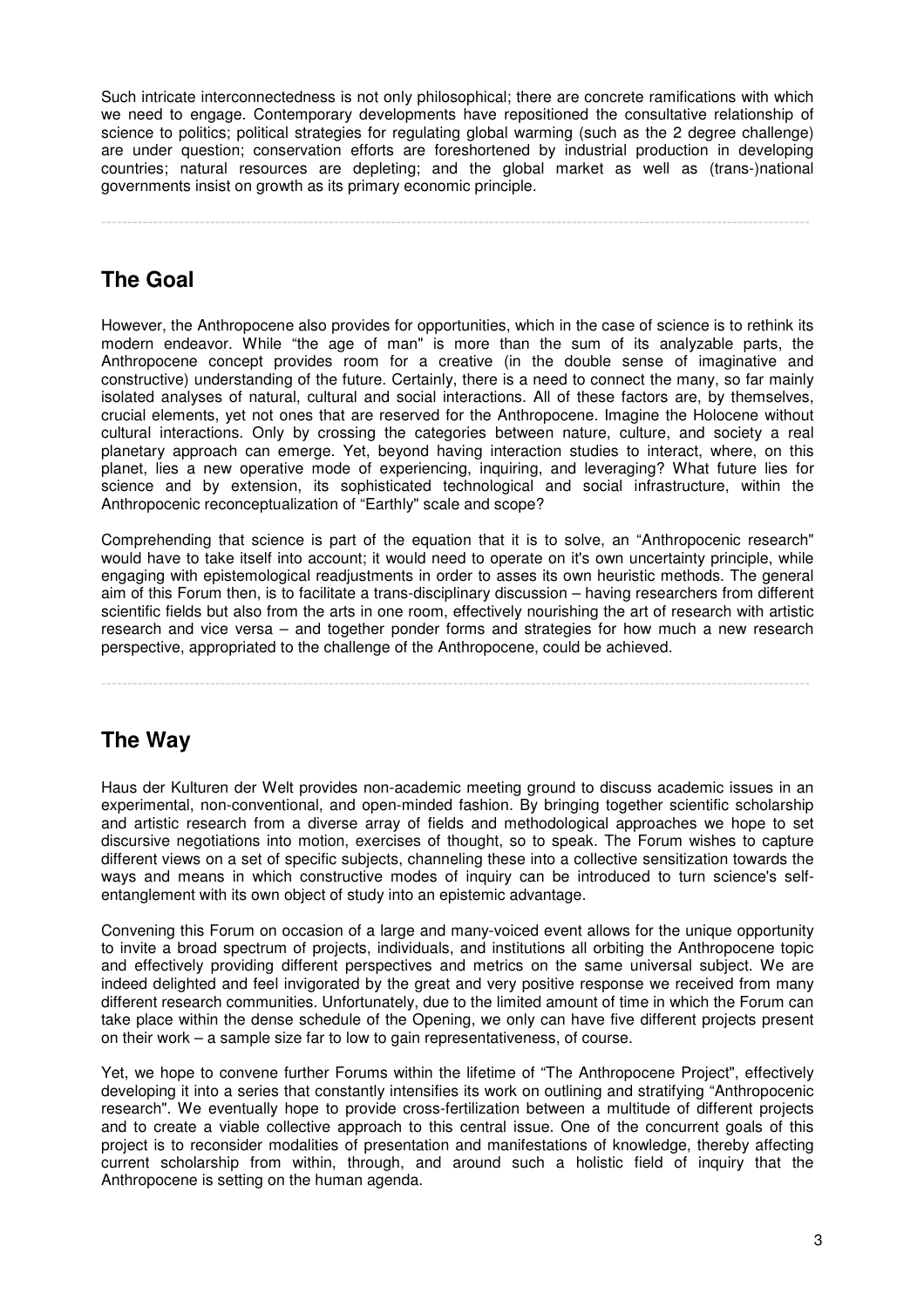### **The Anthropocenic Research Forum en detail**

When confronted with the manifold aspects inherent in the Anthropocene concept one might quickly feel overwhelmed. For a start, the Anthropocene just triggers an avalanche of questions. Questions that have a lot to do with epistemic uncertainty, with unmanageable complexity, questions with no start and no end.

-----------------------------------------------------------------------------------------------------------------------------------------

Still, some questions that evolve from a closer examination of the Anthropocene issue might have – far from driving oneself into a fatalistic or lethargic mode – a cathartic quality. This Forum seeks to pose some of these more pointed and revealing questions, confronting each of the invited projects with just one of them, effectively giving the respondent the opportunity to share their specific view on it and thus presenting aim, scope, and methods of their respective project. Each session will then start with this short presentation/response, before a general discussion of both the question and the project will be launched.

For this first Forum we have identified five key topics together with five corresponding projects or institutions:

#### **Earth system**

Cognoscente: Flagship Project "Planetary Opportunities and Planetary Boundaries" (OPEN), Potsdam Institute for Climate Impact Research (PIK)

**Wolfgang Lucht** (Co-Chair of Earth System Analysis at PIK, Professor of Sustainability Science at Humboldt Universität Berlin) **Dieter Gerten** (Senior Researcher at PIK, Head of Project OPEN)

#### **Education**

Cognoscente: Environmental Humanities Laboratory, Royal Institute of Technology (KTH), Stockholm

**Sabine Höhler** (Associate Professor of Science and Technology Studies at KTH) **Sverker Sörlin** (Professor of Environmental History at KTH)

#### **Resources**

Cognoscente: Michel Serres Institute, École Normale Supérieure (ENS), Lyon

**Ioan Negrutiu** (Director of Michel Serres Institute, Professor of Biology at ENS Lyon) **Pablo Jensen** (Director of Complex Systems Institute IXXI, ENS Lyon)

#### **Epistemology**

Cognoscente: "An Inquiry into the Modes of Existence" (AIME), Sciences Po, Paris

**Dorothea Heinz** (Research assistant, AIME Project) **Heiko Müller** (Research assistant, AIME Project)

#### **Law**

Cognoscente: "Fifth Geneva Convention", Centre for Research Architecture (CRA), Goldsmiths, University of London

**Eyal Weizman** (Professor of Spatial Visual Cultures, Director of CRA) **Adrian Lahoud** (Architect and researcher, Fifth Geneva Convention Project)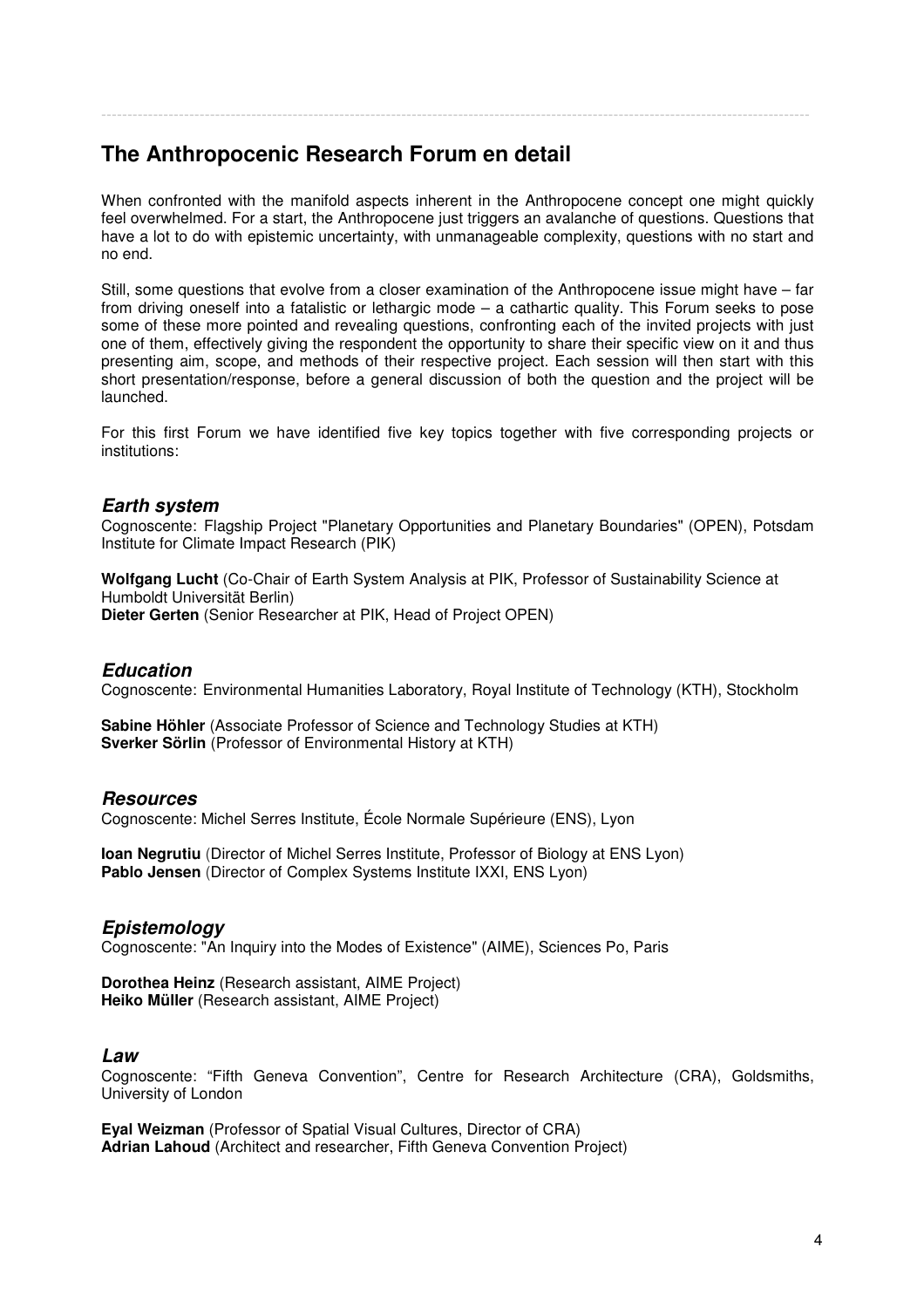#### **Further Participants include:**

Hosts

- Bernd M. Scherer (Director Haus der Kulturen der Welt, Head of the Board of "The Anthropocene Project")

- Jürgen Renn (Director Max Planck Institute for the History of Science, Berlin)

Further board members of "The Anthropocene Project"

- Reinhold Leinfelder (Head of Working Group on Geobiology and Anthropocene Research, Freie Universität Berlin)

- Christian Schwägerl (Science journalist and author, Berlin)

Further cooperation partners of "The Anthropocene Project"

- Helmuth Trischler (Head of Research at Deutsches Museum; Co-Director Rachel Carson Center, Munich)

- Falk Schmidt (Academic Officer of the Executive Office, Institute for Advanced Sustainability Studies, Potsdam)

Aarhus University Research Project on the Anthropocene AURA

- Nils Bubandt (Professor of Anthropology, Institute of Culture and Society, Aarhus University)

- Peter Funch (Associate Professor, Department of Bioscience, Aarhus University)

- Pil Pedersen (PhD student Ecoinformatics and Biodiversity Group, Aarhus University)

Anthropocene Exhibition, Deutsches Museum, Munich

- Nina Möllers (Project Director/Curator Anthropocene Exhibition, Deutsches Musuem)

Anthropocene Kitchen, Cluster of Excellence: Image, Knowledge, Gestaltung. An Interdisciplinary Laboratory

- Philipp Oswalt (Director Bauhaus Dessau Foundation; Professor of Architectural Theory, University of Kassel)

Anthropogenic land cover change, Max Planck Institute for Meteorology, Hamburg - Julia Pongratz (Research Scientist, Department Land in the Earth System, MPIMet)

Australian National University Climate Change Institute ANU CCI, Canberra - Will Steffen (Director of the CCI at ANU; Stockholm Resilience Center)

Carnivory: The First 1.8 Million Years, Rachel Carson Center, Munich - Josh Berson (Carson Fellow, RCC)

Centre for Marine Environmental Sciences MARUM, Bremen - Stefan Mulitza (Research Scientist Marine Geology, MARUM)

Centre for Research on Socio-Cultural Change CRESC, Open University, Milton Keynes - John Law (Professor of Sociology, Open University / Manchester University; Co-Director of CRESC)

Centre for the Study of Environmental Change CSEC, University of Lancaster - Bronislaw Szerszynski (Head of Sociology Department, Lancaster University)

Changement Climatique, Expertise et Fabrication des Futurs, CNRS Centre Alexandre Koyré, Paris - Amy Dahan (Research Director Emeritus at CNRS Centre Alexandre Koyré, Paris)

Climate Pictures, University of Potsdam - Birgit Schneider (Dilthey Fellow at the Institute for Arts and Media, University of Potsdam)

Travel writings in "Petermanns Geographische Mitteilungen", University of Erfurt - Wolfgang Struck (Professor for Modern German Literature, University of Erfurt)

Mathematical Modeling, Universidad de Las Palmas de Gran Canaria ULPGC - José M. Pacheco (Department of Mathematics, ULPGC)